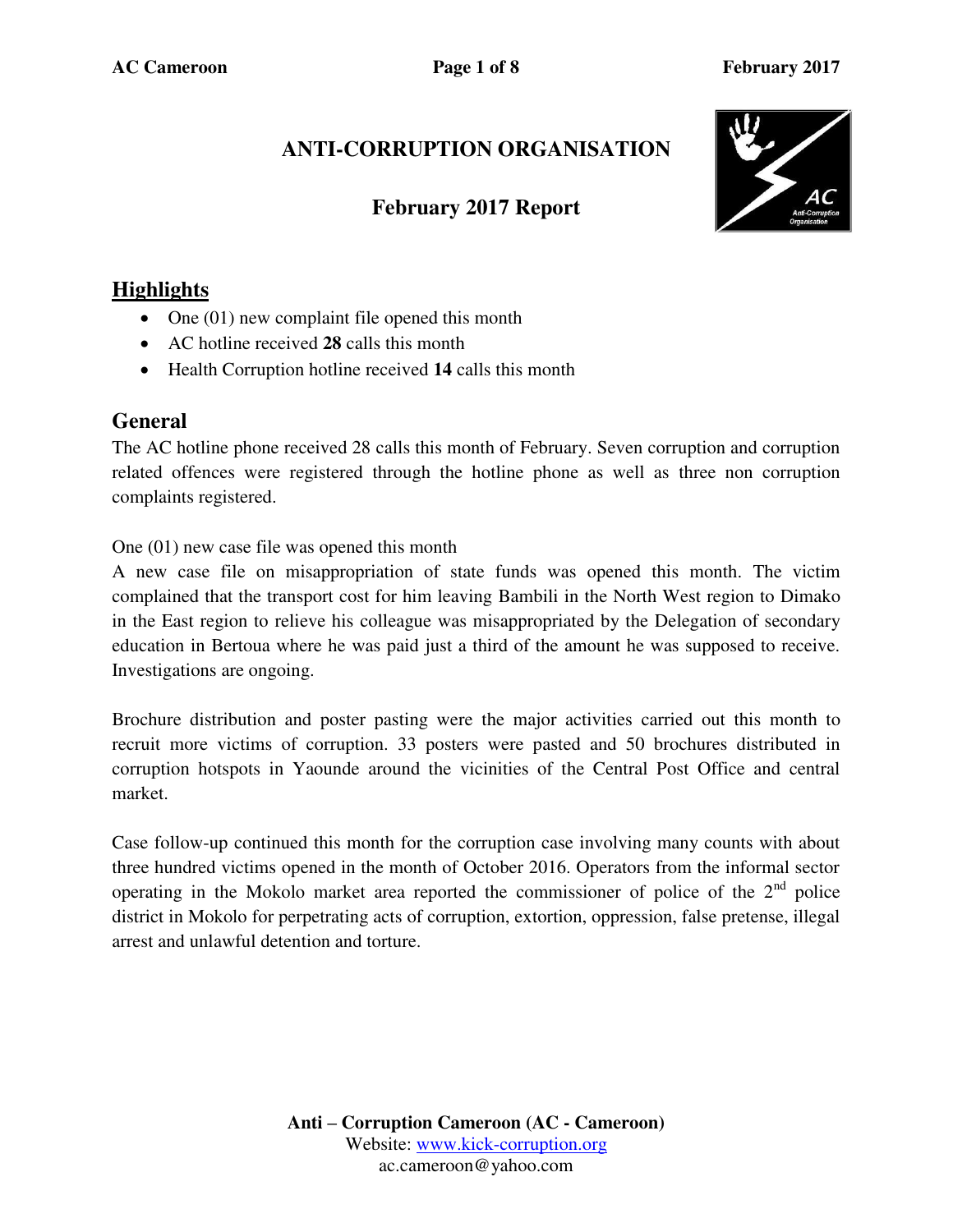## **AC Hotline Phone**

The AC hotline phone registered **28** calls this month of February 2017 with **7** corruption and corruption assimilated offences and **3** non-corruption related complaints. The calls have been analyzed and represented on charts as seen below.



85% of calls were responsive while 15% were non responsive



Calls registering no complaint were the highest received this month with 53%, followed by calls registering corruption complaints with 33% and lastly, non corruption complaints calls with 14%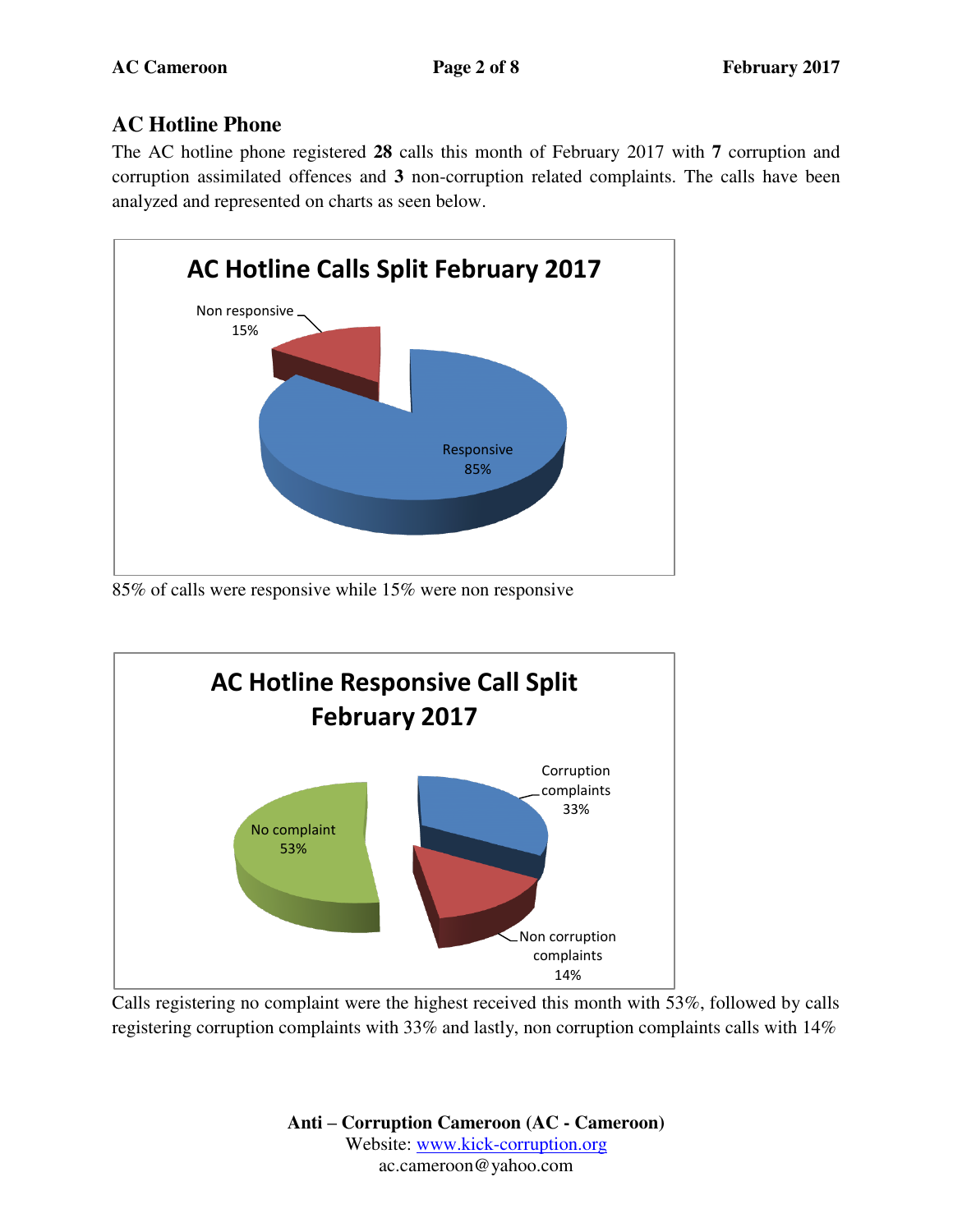

As is the normal trend, complaints on bribery top the list of corruption calls at 37%, followed by complaints of fraud at 25%, complaints of extortion and abuse from the forces of law and order at 13% and lastly, complaints of misappropriation of public funds at 12%



Complaints of theft top the list of non-corruption complaints at 34%, followed by complaints on persistent neglect and illegal detention with 33% each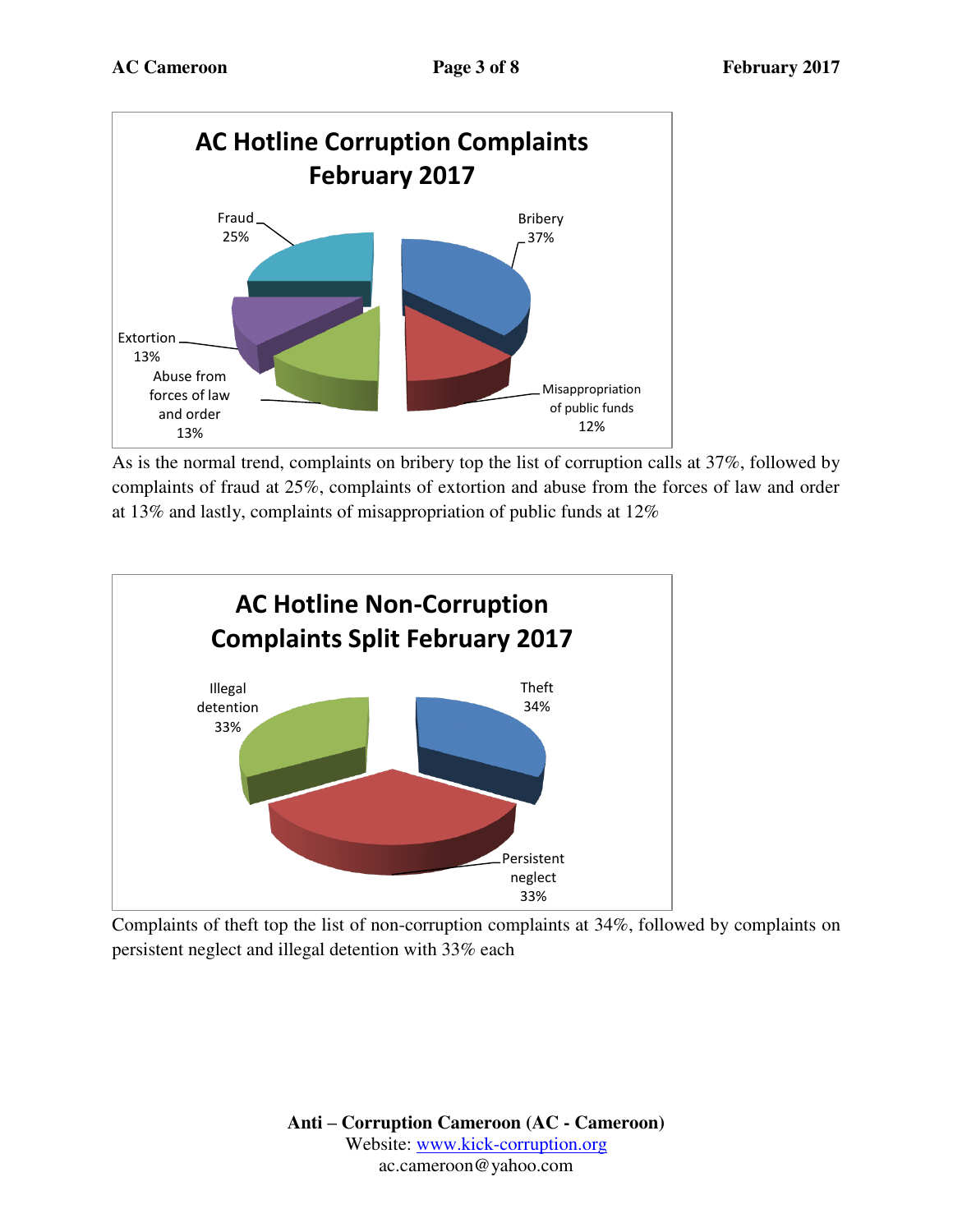## **Gender**



82% of callers this month represented the male gender while the female gender represented just 18% of calls.

# **Age Range of callers**



The adult age range participated with 60% of calls this month February 2017, followed by the youth age range with 27% and lastly, the elderly age range with 13%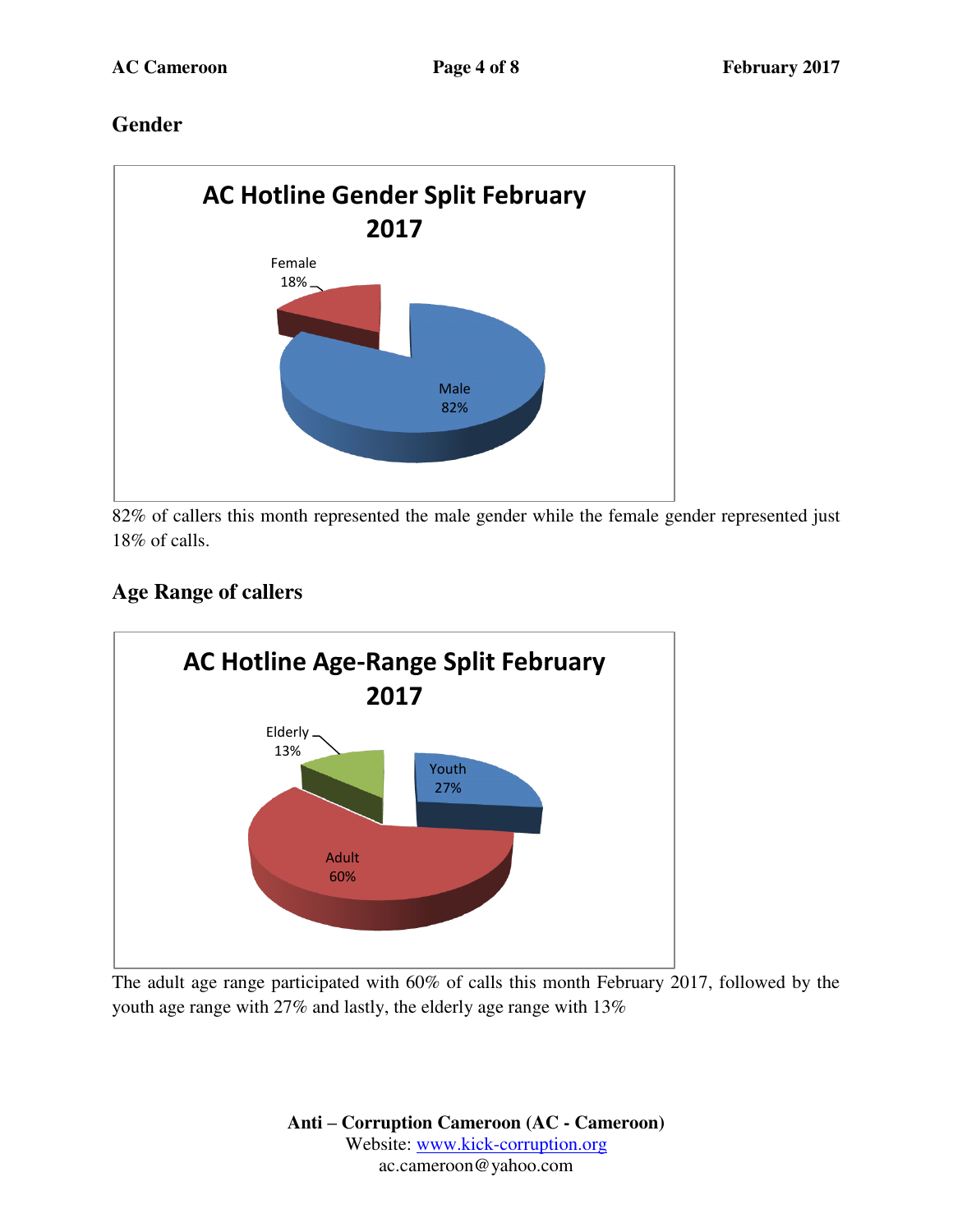### **Regional Representation**



The Centre region had the highest number of calls representing 42% of total calls, followed by the Littoral region with 27%, the West region with 11%, the East region with 8% and lastly, the Far north, South West and North West regions with 4% each.

#### **Investigations**

Investigations were carried out on a new complaint on misappropriation of state funds opened this month. The victim complained that the transport cost for him leaving Bambili in the North West region to Dimako in the East region to relieve his colleague was misappropriated by the delegation of secondary education in Bertoua where he was paid just a third of the amount he was supposed to receive. Investigations are ongoing.

## **Legal Follow-up**

Case follow-up continued this month on the corruption case involving many counts with about three hundred victims opened in the month of October 2016. Operators from the informal sector operating in the Mokolo market area reported the commissioner of police of the  $2<sup>nd</sup>$  police district in Mokolo for perpetrating acts of corruption, extortion, oppression, false pretense, illegal arrest and unlawful detention and torture. A bailiff was used to draw three declarations: a certified report of the site of offense, a report auditioning the victims and a summons summoning the commissioner to restitute the goods seized from victims. The documents have been registered at the taxation office.

> **Anti – Corruption Cameroon (AC - Cameroon)** Website: [www.kick-corruption.org](http://www.kick-corruption.org/) ac.cameroon@yahoo.com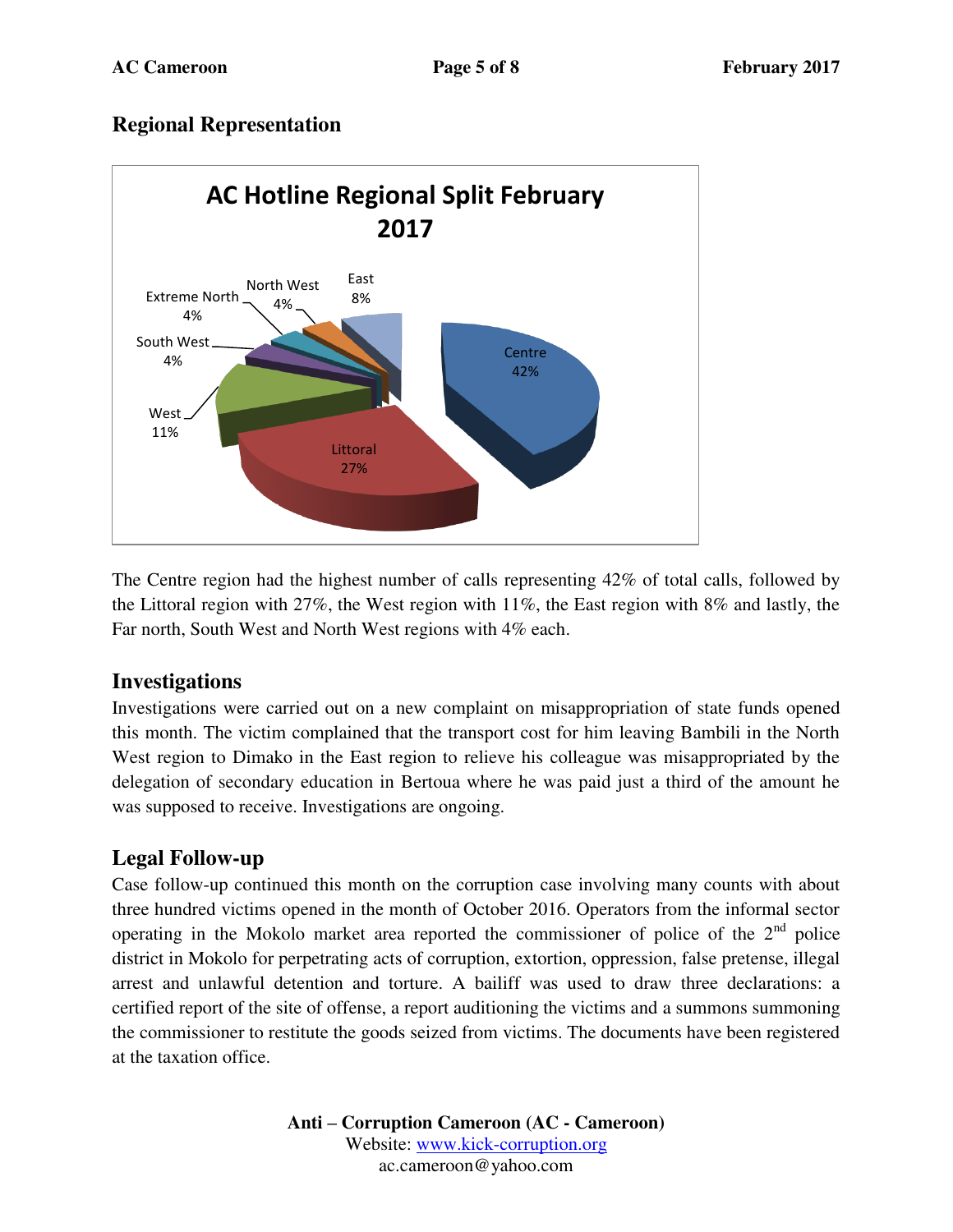AC is in the process of talking with lawyers in order to choose the best considering the case has a lot of intricacies and can have political tendencies which many lawyers have shied away from.

## **Health Corruption Hotline**

The Health Corruption hotline received 14 calls this month of February registering two complaints all on malaria treatment. Data from the calls has been analyzed as is represented on charts below.



<sup>64%</sup> of calls were responsive this month of February while 36% were non responsive

## **Gender**



<sup>55%</sup> of callers were the male gender while 45% were the women gender

**Anti – Corruption Cameroon (AC - Cameroon)** Website: [www.kick-corruption.org](http://www.kick-corruption.org/) ac.cameroon@yahoo.com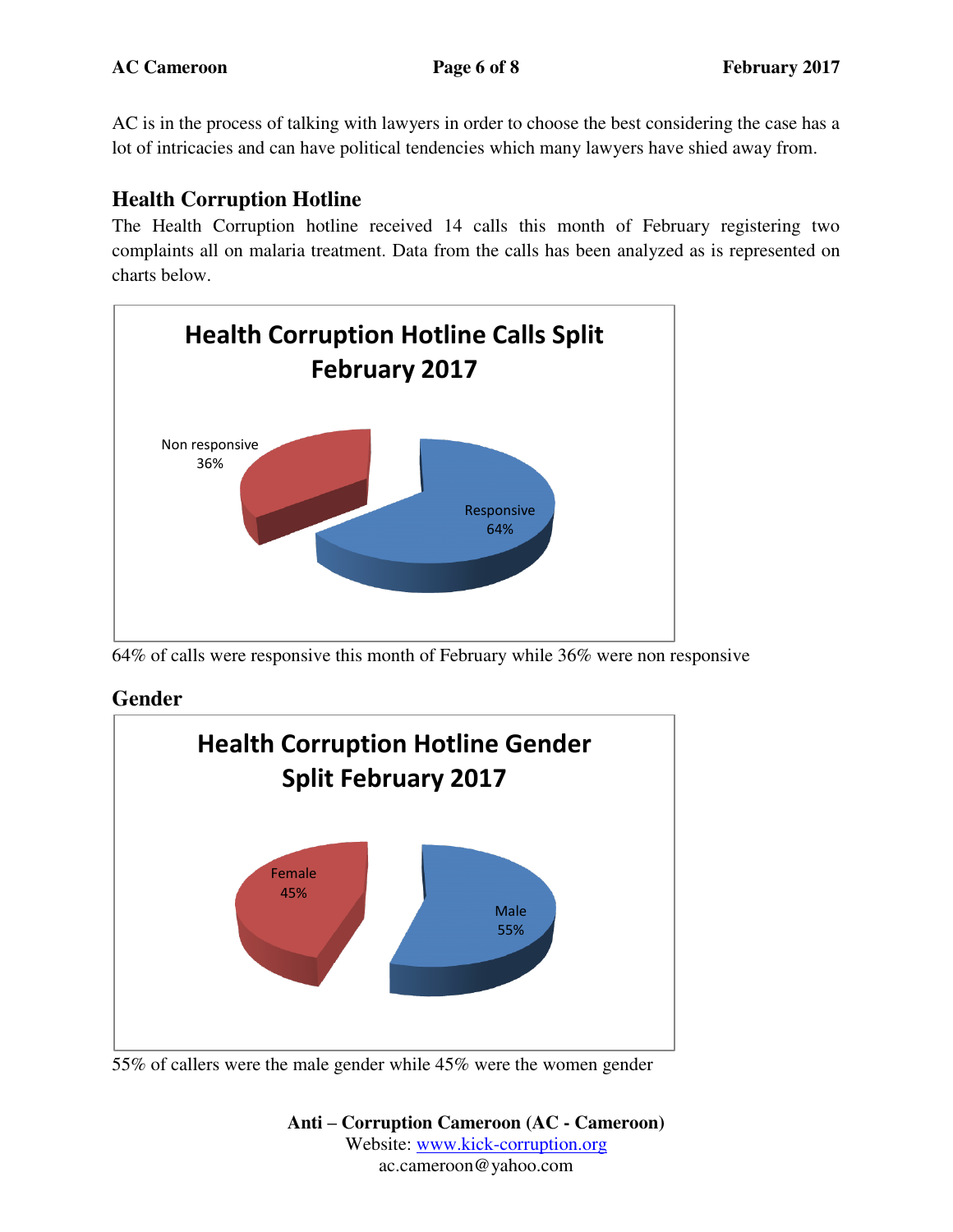## **Age Range of Callers**



The adult age range participated with the highest number of calls representing 50% of total calls, followed by the youth age range with 33% and lastly, the elderly with 17% of calls

## **Regional Representation**



The Adamawa region registered the highest number of calls representing 34%, followed by the Centre region with 25%, the North West region with 17% and lastly, the North, East and Littoral regions with 8% each of calls.

> **Anti – Corruption Cameroon (AC - Cameroon)** Website: [www.kick-corruption.org](http://www.kick-corruption.org/) ac.cameroon@yahoo.com